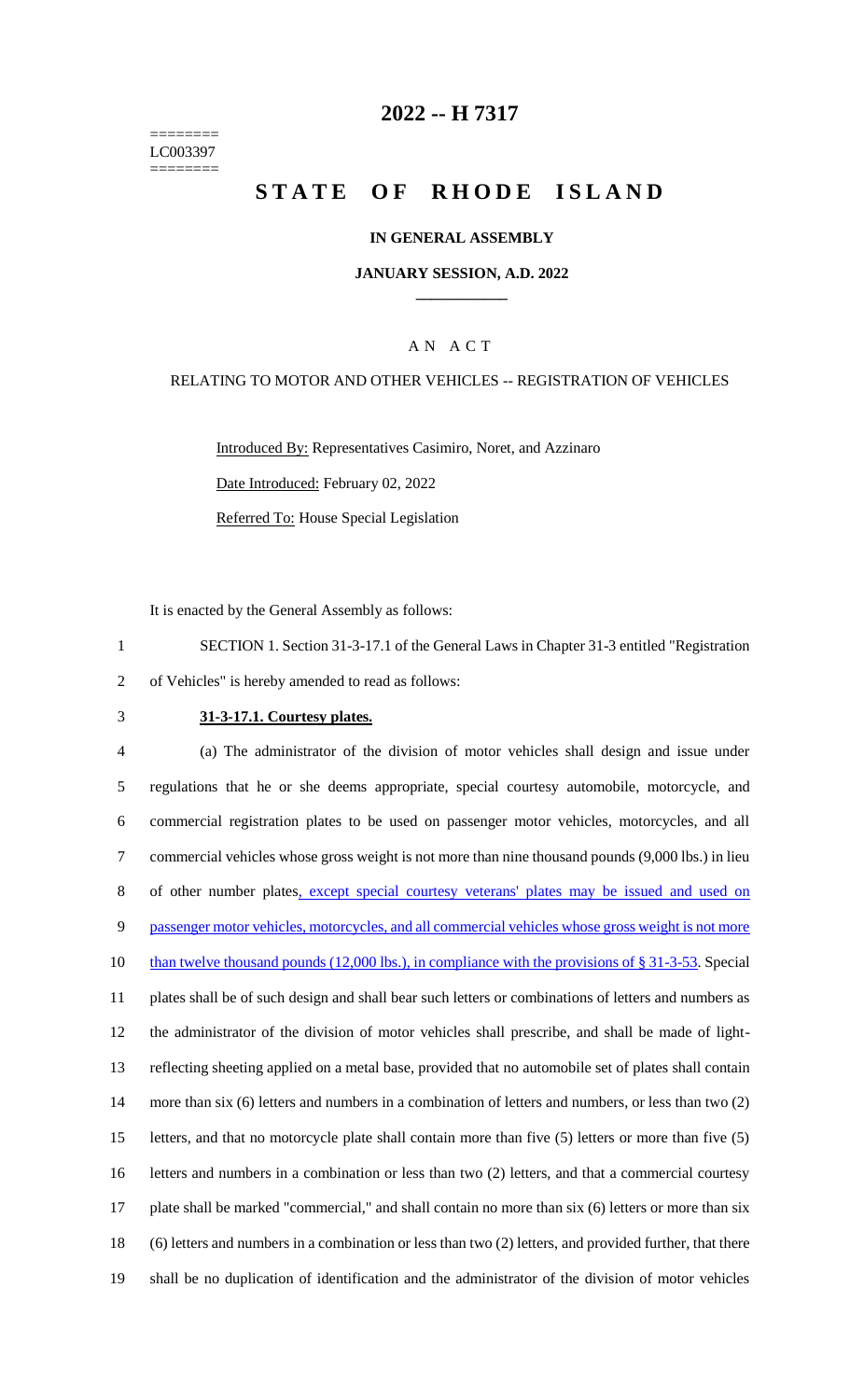shall, in his or her discretion, refuse to issue any letter or combination of letters and numbers that might carry connotations offensive to good taste and decency. A special automobile or commercial courtesy plate shall be issued upon application using forms furnished by the administrator of the division of motor vehicles, and upon payment, in addition to the regular prescribed motor vehicle registration fee, a service charge of sixty dollars (\$60.00) for each issue and for each registration renewal. For motorcycles, a special courtesy plate shall be issued upon application using forms furnished by the division of motor vehicles, and upon payment, in addition to the regular prescribed motor vehicle registration fee, a service charge of thirty-four dollars (\$34.00) for each issue and for each registration renewal. The service charge shall be paid to the administrator of the division of motor vehicles prior to the administrator's acceptance of the application. The Rhode Island state lottery commission shall not be required to pay the service charge for any special courtesy plate issued pursuant to this section for motor vehicles owned or used by the lottery commission, and may utilize the special courtesy plates on all types of vehicles owned or operated by the lottery commission.

 (b) For any vehicle that is registered in accordance with § 31-1-3(a), the division of motor vehicles may also issue or approve, subject to rules and regulations that may be promulgated by the administrator, a courtesy registration plate in accordance with the provisions of this section.

SECTION 2. This act shall take effect upon passage.

======== LC003397 ========